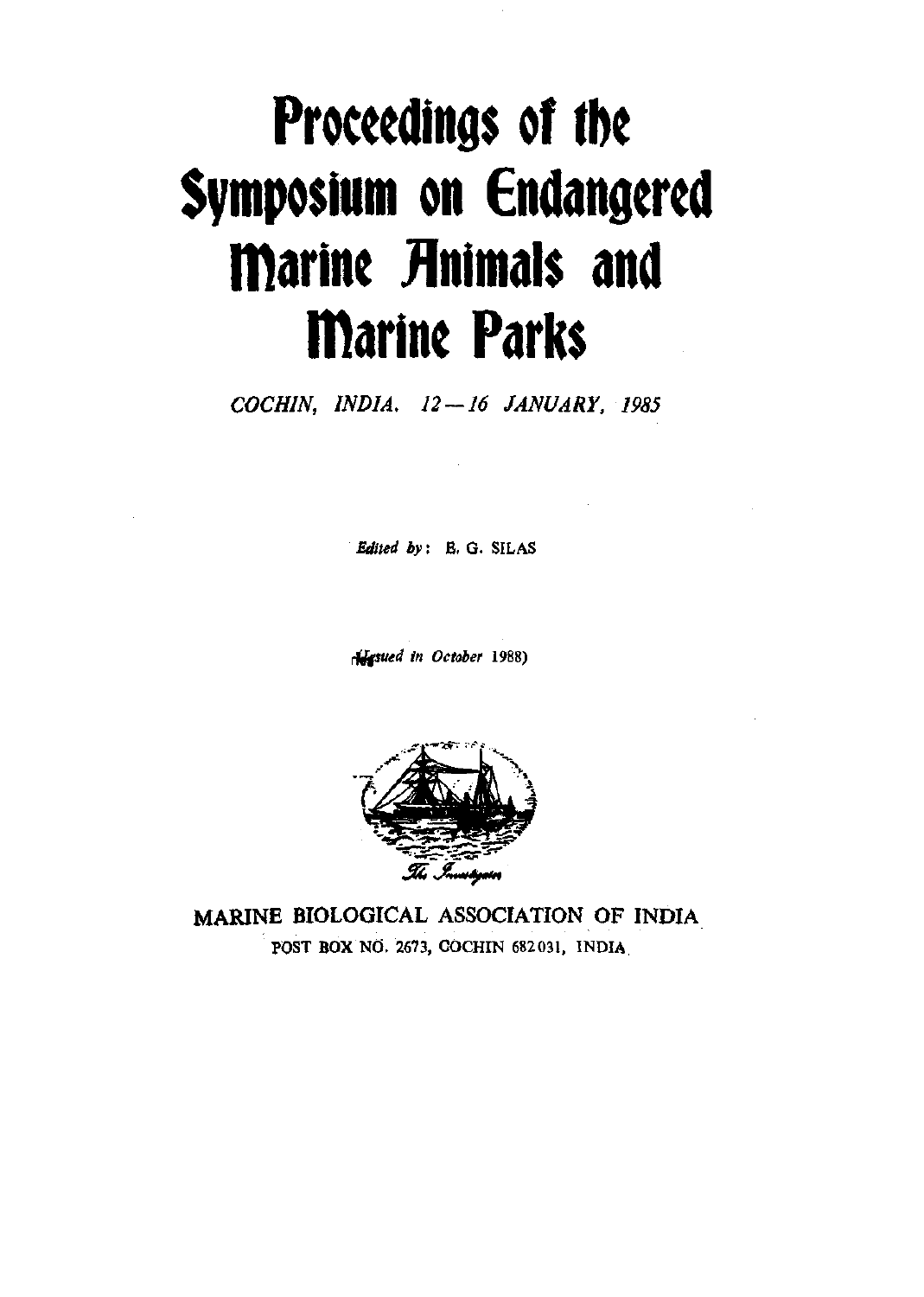# **THE DUGONG IN INDIA—IS IT GOING THE WAY OF THE DODO**

E. G. SILAS AND A. BASTIAN FERNANDO

*Central Marine Fisheries Research Institute, Cochin,* 628 018

#### **ABSTRACT**

The residual population of the dugong *Dugong dugon* in the Gulf of Mannar and Palk Bay is today the most vulnerable marine mammal in this region. The sudden escalation of the illegal take of dugongs is discussed here. The number captured or slaughtered has multiplied by 14 times or more within the past 2 years. The use of dynamite sticks is accelerating the possible depletion of this animal aided by other factors such as sail boat trawling along the shore line and the sea grass beds both day and night. The habitat perturbations due to excessive and unregulated mechanised fishing has also become a very critical factor not only disturbing the animals but in incidental capture as well as destroying their grazing grounds. The methods of illegal take, disposal and other related aspects are discussed here. The role that Community Councils and religious leaders could play in the conservation programme for the dugong is stressed. There is a need for an international approach to the problem of conservation and management of the dugong population in this region. This as well as the priority steps to be considered at national level are detailed here.

#### **INTRODUCTION**

There is a world wide concern for the protection of the dugong and in India today the residual population of this species in the Gulf of Mannar and'Palk Bay is the most vulnerable of species facing extinction. The listing of the dugong in the lUCN Red Data Book, nor its total protection under the Indian Wildlife (Protection) Act 1972, and the efforts of the authorities to curb its illegal take has in anyway slackened the pressure on the remnants of the once large population in the Gulf of Marmar and Palk Bay. Much has been written about the dugong from the Indian seas (Annandale, 1905; James, 1974; Jones, 1959, 1967, 1977, 1980, 1981 ; Mani, 1960; Mohan, 1963; Moses, 1942; Nair *et at.,*  1975 ; Pooock, 1941 ; Prater, 1928 ; Silas, 1961 and others).

According to Marsh (1981) dugongs 'appear to be long-lived animals with a low reproductive rate, a long generation time and a large investment in each offspring. As such they are very susceptible to over exploitation. Their vulnerability is increased by dependence on a specialised environment which must also be protected'.

At the recently held Indian Ocean Alliance Conference in the Seychelles in 1981, a major recommendation was that priority be given to a dugong survey in the Indian Ocean, with the aim of monitoring and protecting local populations and consider the feasibility of reestablishing the species in the areas where it no longer occurs. Despite the greater awareness to this pressing problem, there are large gaps in our knowledge about the biology, ecology and the behaviour of the dugong. Nor have we mastered the management of the environment of the dugong, especially their feeding grounds. More specifically our knowledge of the unit population, feeding biology, age determination, parasitology and pathology in wild populations to mention a few are greatly inadequate.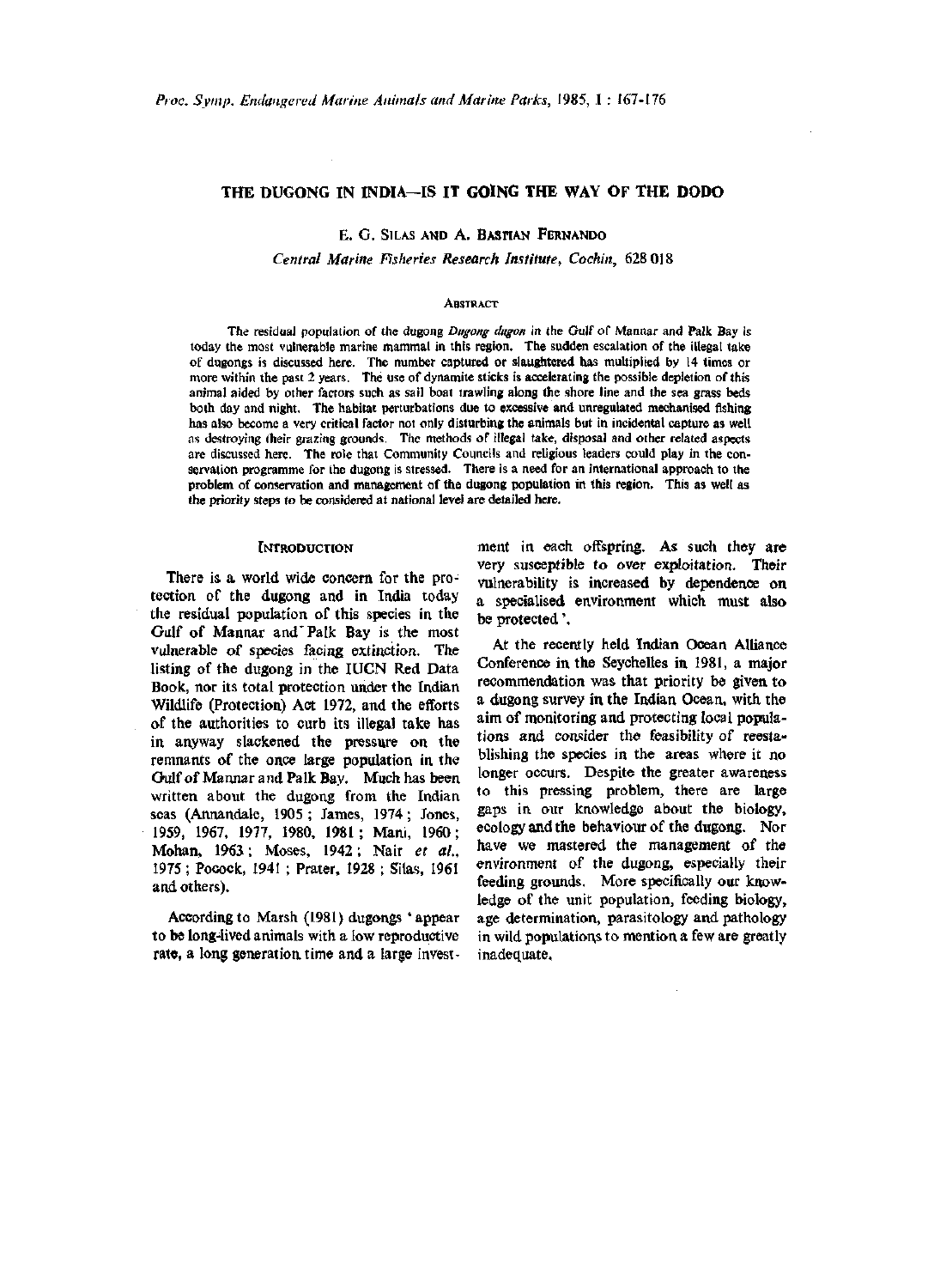The dugong has been kept in captivity in some places and here again the range of observations on its life habits could certainly be improved for a better understanding of the animal itself. In the light of this, we consider that the Seminar/Workshop on the Dugong held at the James Cook University, Townsville, Australia in 1979 to be a land-mark as it brought together for the first time scientists and administrators concerned with dugong research, conservation and management problems and a fund of information on the species from various locations of its distributional range in the Indo-Pacific. In India, unless we build up a greater awareness among the local coastal population on the importance of conserving this resource all efforts as it stands today may turn out to be futile. Today we have no mechanism of thoroughly monitoring the non-legal take of dugongs especially as incidental catch as well as in unauthorised gears deliberately meant for dugong capture. There is a need for an assessment of the fishing activity in the Gulf and Palk Bay areas to evaluate the impact of this type of human interference on the dugong population. Hence it is felt that this report should be timely to highlight the depredation taking place and the urgent need to call a halt to the same.

## FISHERY IN THE PAST AND THE PRESENT

From our knowledge as well as from enquiry about the fishery of dugongs in this region we are able to gather that in the past 25 years starting from 1960 only 20 to 25 dugongs were caught accidently as well as by fishing efforts in a year. When Nair *et al,* (1975) warned of the possible depletion of dugong population the capture figure stood at an average of 40 per year. The following fact is to be noted with grave concern that in Kilakara-Tondi region in one year period starting from April, **1983** to August, **1984** more than **250** dugongs were caught and butchered, an average of 4

per week. This figure was arrived at by head counting the animals butchered at Kilakarai and Periapatnam. Therefore this figure does not include those that were consumed at Tondi, Karangadu, Tiruppalaikudi and other minor landing centres.

Kilakarai is the foremost place in this unscrupulous exploitation and consumption of dugongs followed by Periapatnam, Thiruppalaikudi and Tondi. Only in these places dugong meat is highly priced. In Gulf of Mannar, Pudumadam and Vedalai and in Palk Bay Karangadu, Nambuthalai, Morepanai and Mullimunai are some of the minor fishing villages where dugongs are caught and consumed. In all these places butchering is done with admirable secrecy that a buyer informs only the closest of kith and kin about the sale of meat and not any one else. The craze for the flesh of dugong is so intense in Kilakarai that the failure to inform a friend of the availability of the meat is despised and is known to cause misunderstanding among relatives. With the exception of Tondi in all other centres mentioned the animals are butchered right at the landing centres and not at the market place. In Kilakarai before the promulgation of the Indian Wildlife (Protection) Act 1972, the capture of a dugong was required to be informed to all the residents by a towncrier. Obviously it is not possible now and so the information has to be passed by word of mouth with utmost discretion. To keep the demand for meat at a sustained level, when more than one animal is caught they are kept alive in the sea by tethering them to some heavy object. At Periapatnam and Vedalai fishermen ever anticipating law enforcement by officials bring ashore dugongs with heads cut off and thrown into the sea. Thus only .the headless carcass is landed with the convenient explanation, if at all one demanded that a headless carcass was floating in the sea and the fishermen himself does not know what it is,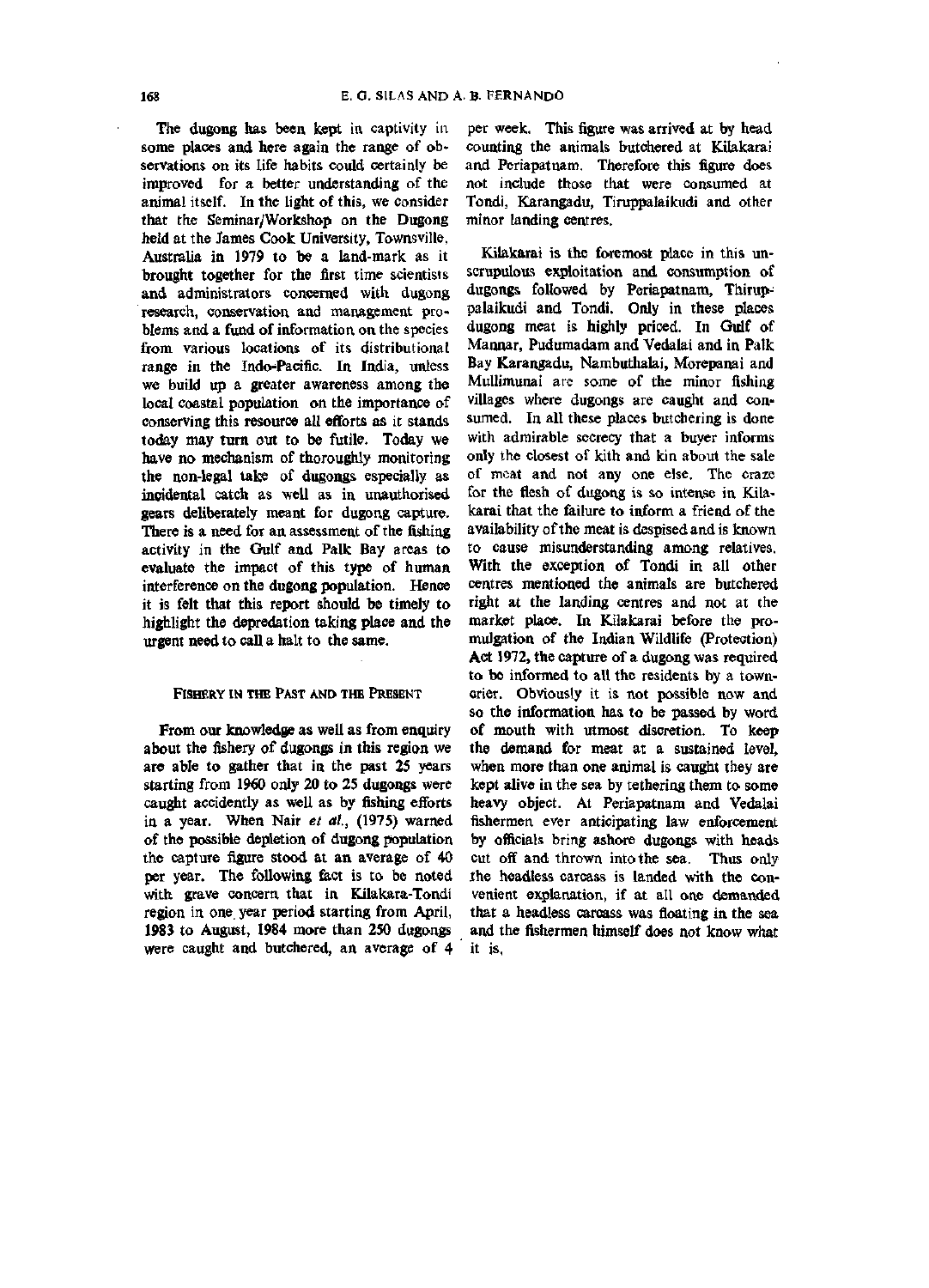When the price of mutton is as high as Rs. 26 per kg less expensive dugong meat is naturally sought after and this is one more reason for the sudden spurt in the fishing efforts for dugongs. However, this statement does not apply to Kilakarai where the demand for dugong meat is formidable.

## PLACES OF CAPTURE

In the Palk Bay region Tondi and Thiruppalaikudj are the two places where dugong



Fig. 1

capture is carried out with nets regularly followed by Karangadu, Nambuthalai, MuUimunai and Morepanai. The catches are either locally consumed or transported to Kilakarai or Tondi or Tiruppalaikudi as the occasion or iparket trend demands. Nair *et ah,* (1975) Valai tivu, Appa tivu, Valiamunai tivu and include Adirampattinam and Sunderapandia- Anaipar tivu and a particular ground near<br>||

of this endangered animal began and continues unchecked.

pat nam in Palk Bay region as dugong fishery centres but now at these places this fishery does not exist. Karangadu emerges now in Palk Bay region as a new marketing centre both for dugongs and sea turtles after 1970. Prior to that, Karangadu was the place which honoured turtles and dugongs owing to religious beliefs. Now changing fishery pattern of this region has attracted migrant fishermen from other parts of Tamil Nadu to this place. These migrant fishermen at Karangadu relish the meat of dugong and so the exploitation

In Gulf of Mannar region the chain of islands comprising Mussel tivu, Talayari tivu.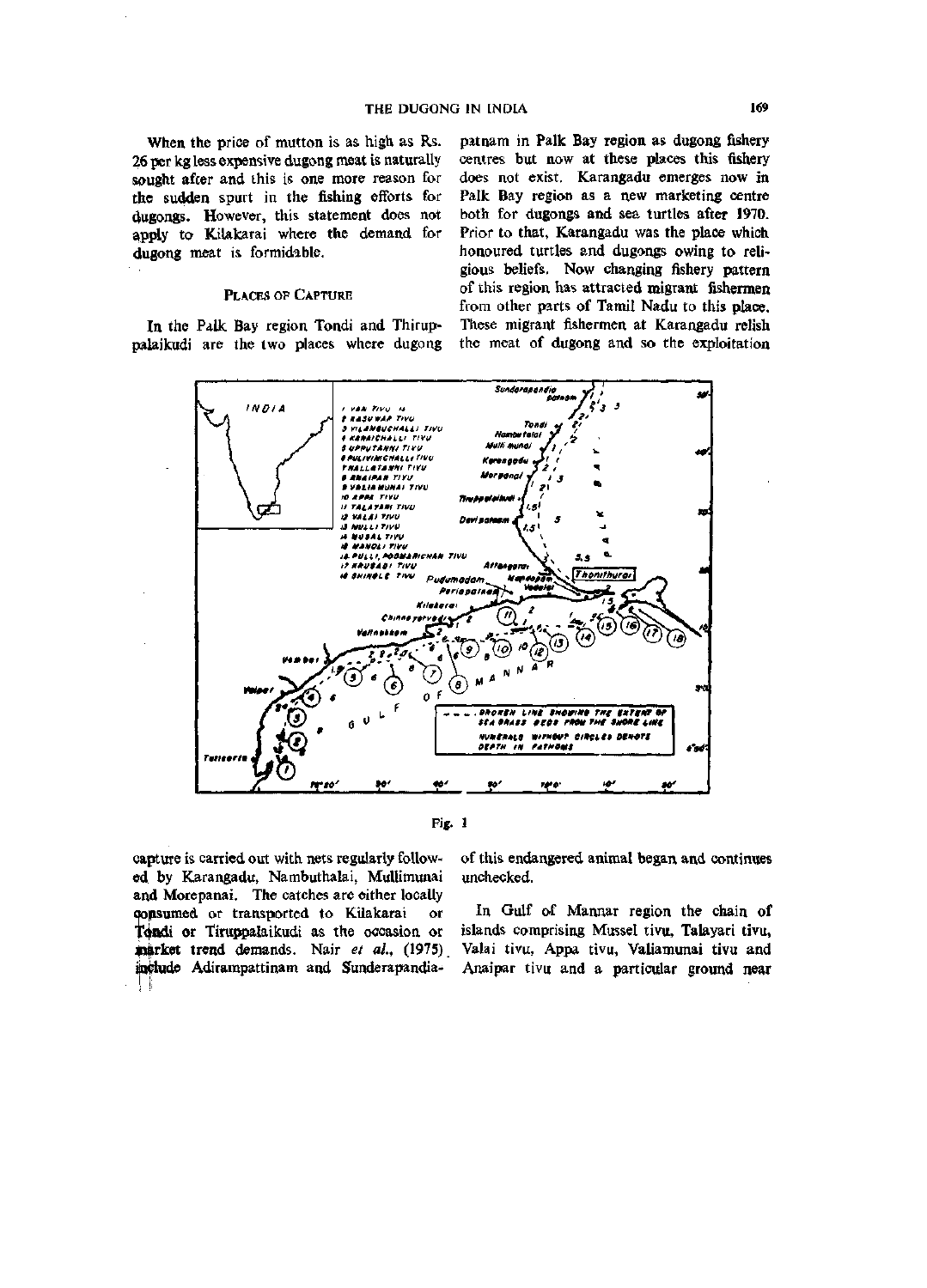Sothukarai still offer the right grounds for fishing this animal. South of Vaipar, capture of dugong is unknown now. Nair *et ah*  (1975) correctly included all islands near Tuticorin including Pandyan tivu (which is now the part of Tuticorin harbour complex) as fishing grounds of dugongs. But during the past 10 years no dugong was ever captured around islands near Tuticorin namely Van tivu, Kasuwar tivu, Karaicahlli tivu and Vilanguchalli tivu. Excessive exploitation of corals around these islands has very much altered the ecology of the islands resulting in the loss of certain portions of islands. This was followed by the disappearance of sea grass beds around them. Islands such as Vilanguchalli tivu does not exist at all now which was nine years back 3 m high above high water mark and 0.5 ha in area with dugong browsing grounds all around. Fishermen from Kilakarai and Periapatnam regularly visit the islands near Mandapam, namely, Musal tivu, Appa tivu and Sethukarai ground as well as Anaipar tivu and Valiamunai tivu for dugongs.

## MODE OF CAPTURE

Accidental catches in nets with mesh size of 7 cm to 10 cm meant for large perches is only a myth. These large size perches do not at all occur in good numbers in the shallow water i.e. in 1.5 fathom range (within 2 km from the shore). But fishermen at least now come with a neat fabric of story that they were accidentally caught. Dugongs usually do not stray beyond 5 fathom line from the shore for feeding whereas these gill nets are used within the 5 fathom area only (6 km from the shore). What actually happens is that, when dugongs are sighted as they surface for breathing without much effort they are encircled with nets. Even after capture usually these mammals do not become very much agitated. The animals is tied to the boat by the tail and towed to the landing centre,

Investigations reveal that during the past 5 years when there had been a hectic activity of dugong capture there has not been a single report of net damage caused by dugongs. Fishermen themselves admit that only inexperienced fishermen shall have their nets damaged by dugongs and for such fishermen they have only scorn. In September, 1983 at Thonithurai and in December, 1983 at Mandapam north landing centre close to the shore stray dugongs were sighted. Immediately the fishermen who were idle on the shore defcly slipped into the sea with nets and encircled them without any damage to the nets.

## SPECIAI. DUGONG NETS

At Kilakarai special bottom set gill nets are operated for dugongs. Two families operate 20 of such nets and these nets are made of nylon yarn of 4 mm thickness. They are cast in the sea for a period of one week at a stretch with daily checking for any catches. These nets have weights which also allow the animal to surface for breathing. The fact must be remembered that nets are operated in feeding grounds where the depth is hardly 1 to 1.5 fathoms and the mesh size is 30 to 35 cm when stretched.

## *Valivalai*

These drift nets with mesh size of 8 cm to 14 cm when stretched are operated in the shallow water feeding grounds whenever the fishermen decide on capturing a dugong. In the normal course, these nets are operated in 6 fathom deep grounds. In this case also no net damage is reported.

## *Thirukkaivalai* (Ray fish nets)

Tondi is the only place in the region reported where ray fish nets are used to capture dugongs also. These ray nets are nylon nets with a mesh size varying from 30 cm to 45 cm when stretched and height of the net is 3 m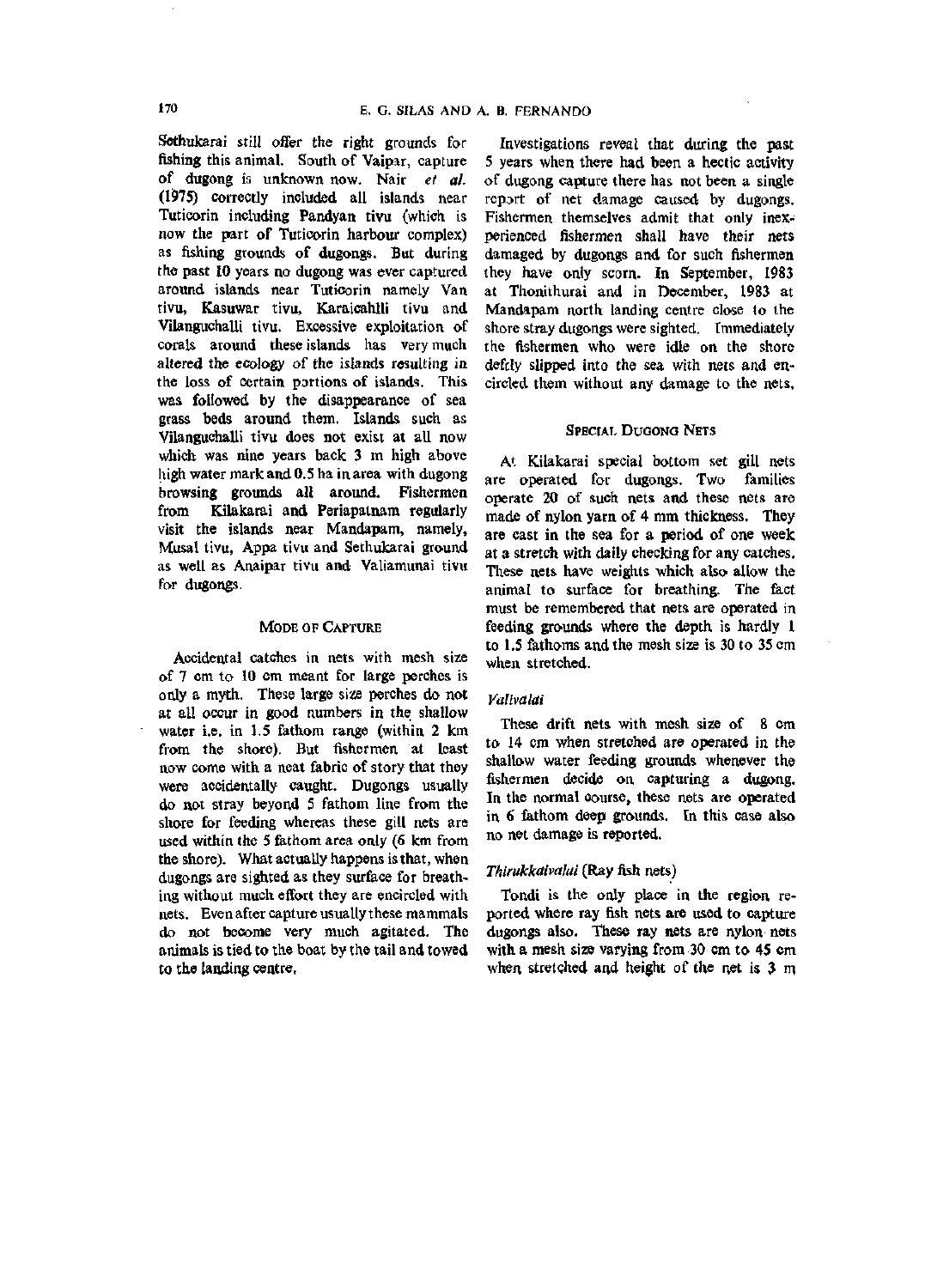and length, about 12 m. Accidental catch of a dugong in ray fishnets is not a fact because dugongs do not stray to 10 fathom deep area where alone these nets are operated for rays. At Tondi these nets are set for dugongs near the shore within 0.5 km.

#### EXPLOSIVES

This is a new method introduced for dugong capture in the recent past and this is a cause for alarm to anyone interested in conservation. The explosives were introduced for fishing in 1981 in Palk Bay region and is on the increase from day to day. Formerly at Thiruppalaikudi and Devipatnam country bombs were used to kill fish shoals on sighting. Now this is a regular feature adopted by fishermen in general in this region. At Thiruppalaikudi big shrubs and small trees are uprooted and carried to 5 fathom deep area and are laid on the sea floor and are allowed to rot and form a site for fish aggregation. Within a week good aggregation of fish occurs in such areas. Once the fisherman is satisfied with the size of the fish aggregation he explodes a bomb and makes a number of dives to collect the stunned fishes. Once in the vicinity of these submerged shrubs a dugong was killed. Encouraged by this fishermen took to killing dugongs with explosives which seems to be a very easy method. Now country bombs are replaced by factory made dynamite sticks which are brought and supplied by fish merchants from Sivakasi to fishermen at the rate of Rs. 12 per piece. The boats are run with sails in the grazing grounds of dugongs and when the animals is sighted as it surfaces the lighted dynamite stick is thrown at the animal with ease because the sluggish animal remains at the same spot for certain. To facilitate the lighting of the dynamite stick in the open hir three match sticks are tied to the wick of *iMs* dynamite and struck against a match box. [Usually the head of the animal gets mangled because the aim is so deadly and accurate. Even those who carry dynamite sticks on board for killing large fish shoals on sighting them are easily tempted to kill dugongs which naturally is more lucrative than a day long effort for fishes. For example, in the third week of August, 1984 alone six dugongs were dynamited in a single day off Thiruppalaikudi.

#### SHORE SEINES

Nair *el al.,* (1975) mention the capture of dugongs in shore seines operated in this region. In the past 9 years this has not been reported clearly indicating the absence of dugongs in the near shore waters.

## MODE OF TRANSPORT

As late as 1982 dugongs caught in Gulf of Mannar were invariably transported whole to Kilakarai either by boats or by motor cars not minding the high cost of transport by taxi which is as high as Rs. 350 from Vembar or Vaippar. Nowadays animals caught around the islands of Gulf of Mannar are either cut into huge chunks of meat or as headless trunk and are transported without ice in taxi cabs or boats. But to Madurai and Madras the meat chunks are sent packed with ice in innocuous looking Thermokool boxes by express trains to those agents who specialise in supplying this meat to connoisseurs.

#### PRICE STRUCTURE

The price of meat varies according the place, the highest being offered at Kilakarai. A full grown animal that is 2 m long is bought by merchants at Kilakarai for at least Rs. 1200 to Rs. 1500 whereas the same would fetch only Rs. 500 from merchants at Tondi and Thiruppalaikudi.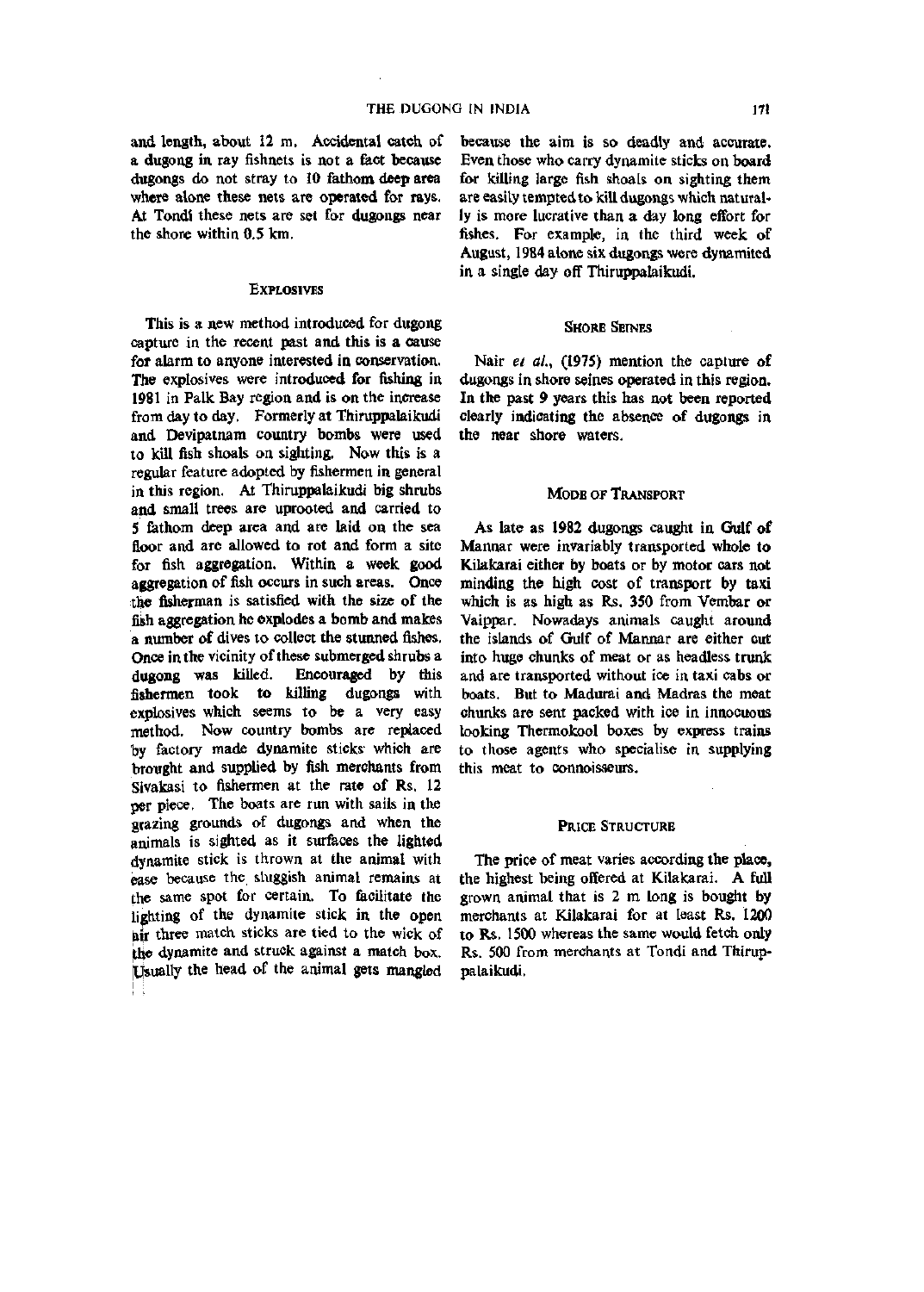|                 | Price of meat Price                     |
|-----------------|-----------------------------------------|
|                 | without<br>with                         |
|                 | blubber per blubber                     |
|                 | kg.<br>per kg                           |
| Kailakarai      | Rs. 20 Rs. 22                           |
| Periapatnam     | Rs. 10 Rs. 15<br>$\ddotsc$              |
| Tondi           | Rs. 4<br>Rs. 6                          |
| Thiruppalaikudi | Rs. 5 Rs.<br>-6<br>$\ddot{\phantom{0}}$ |
| Karangadu       | -3<br>Rs.<br>$\ddot{\phantom{a}}$       |
| Tuticorin       | 8<br>Rs.                                |
|                 | to 10                                   |

## FEEDING GROUNDS OF DUGONGS

*Cymadocea sermlata* and C. *isoetifolia* form the main food items on which the dugongs of this region feed. They graze on the sea floor pulling the grasses or they easily pick up the floating sea grasses. It was observed by the authors around islands of Gulf of Mannar and at Tondi that dugongs always prefer picking up floating grasses with other algae which happen to grow there. The beds of these sea grasses as feeding grounds occur within 1 to 2 km from the shoreline at a depth of 1 to 3 fathoms. C. *serrulata* does occur even in places where the depth is 5 fathoms but the growth is sparse and so dugongs are not found in such deep areas. Dugongs seem to prefer the zone of 0.5 fathom only where growth of grass is abundant. As the map given indicates there is luxuriant growth of this grass from 10 km north of Tondi to Attankarai in Palk Bay region and around Mandapam it becomes sparse. In Gulf of Mannar there are patchy grounds near Krusadi island and Thonithurai. On the landward side of islands such as Musal tivu, Talayari tivu and Valai tivu they abound. Near Sethukarai there is a lush ground of sea grass. Then they are good near Anaipar tivu and Valiamunai tivu. Around islands Nallatanni tivu, Uppu tanni tivu and Puluvinichalli tivu the growth of sea grass is sparse.

In the late 1960's the fishermen of Palk Bay region used to bitterly complain about the disappearance of large beds of sea grasses and algae (sea weeds) owing to the *cyclone* of December 1965. At that time huge quantities of sand brought by floods were deposited over those seaweed beds completely destroying them and this area ceased to be the feeding grounds of dugongs and turtles. Therefore there was near total absence of turtles and dugongs and their fishery in the late 1960s and early seventies. Now fishermen gladly inform that the same beds have sprung up once again with luxuriant growth of sea grass extending upto Meemisal in Palk Bay. The reappearance of seaweed beds has turned to be a double blessing for fishermen of this region because they support dugongs as well as small prawns such as *Penaeus indicus* and P. *semisulcatus.* 

# FACTORS AFFECTING THE FEEDING GROUNDS OF DUGONGS

Enacted laws specify that mechanised boats should not operate within 5 km from the shore. But almost throughout the year some 500 mechanised boats churn the most important dugong feeding grounds in Gulf of Mannar namely (i) ground between Vedalai-Periapatnam shoreline and Valai-Appa tivu, (ii) ground near Chinna yervadi. Both day and night fishing is carried out in shifts with a steady throbbing of engines of the mechanised vessels. This is a fact which should not be ignored because the feeding grounds are not extensive and number of boats have quadrupled in the past five years and fishing time is not restricted to a part of the day. Dugongs hit by the propellers of these boats are not uncommon. Usually dugongs hit by the propellers are small measuring 100 to 150 cm in length. The reason is not clear. Perhaps the smaller ones are too sluggish to avoid an approaching trawl boat or they are more curious than the adults or do not sound deep enough to avoid the propellers.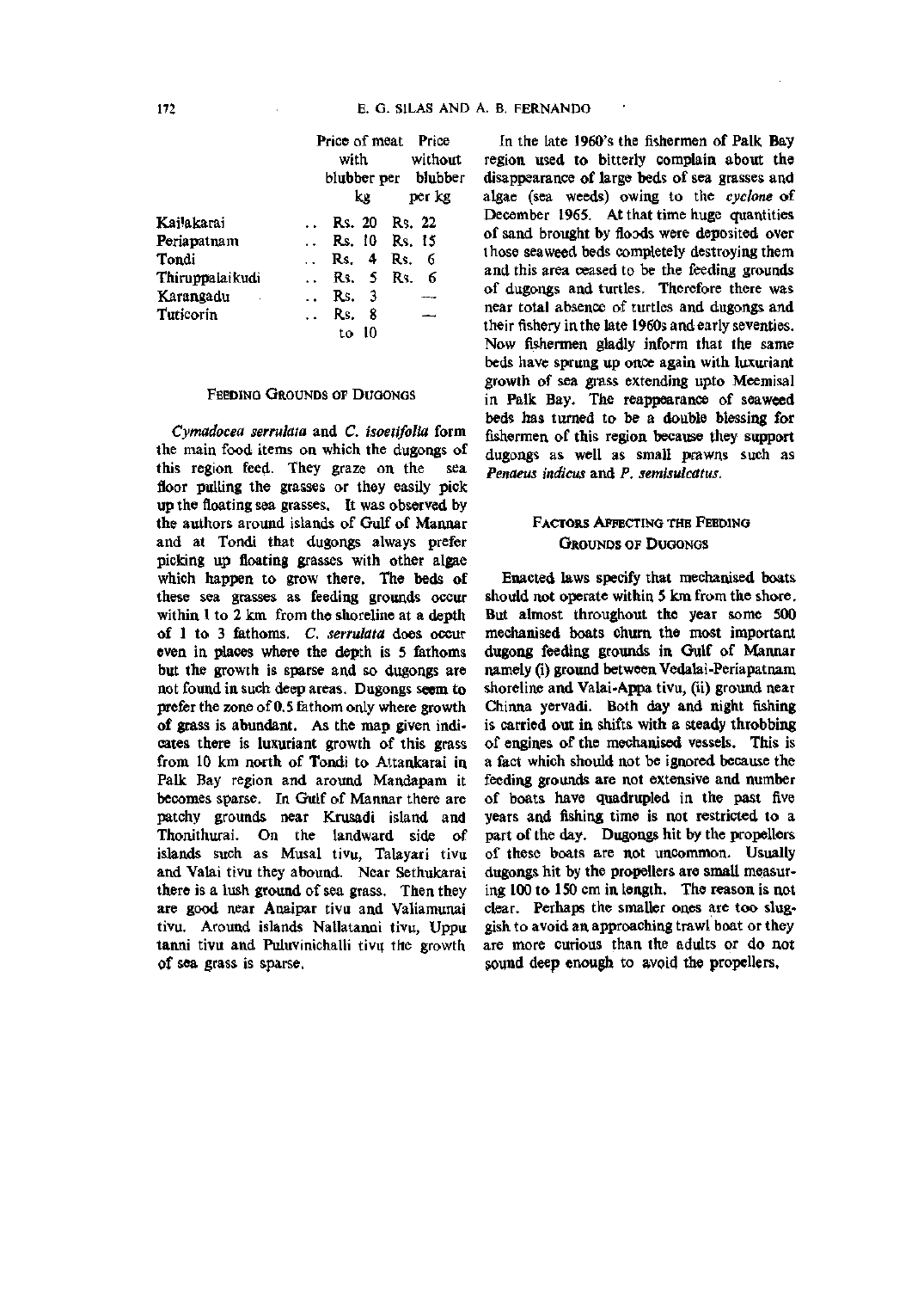In the recent past, beginning from 1972 sail boat trawls are operated in the shallow water zone close to the shore viz., 1 to 1.5 fethom range, for small sized prawns *Penaeus indicus* and *Penaeus semisulcatus* which usually abound among sea grasses especially in Palk Bay. In Tondi-Tiruppalaikudi area when winds are favourable some 320 sail-boats operate trawls in these grounds. To gain more catches each boat operates two trawl nets instead of the usual one, tied together. This trawl fishing also to a great extent disturb the browsing dugongs and trawl nets uproot the rhizomes of sea grasses. The arguement that the dugongs may safely graze when there is no trawling operations cannot be welcomed because this trawling is not restricted to certain hours of the day but whenever there is a favourable wind. However, there has been no report of dugongs being caught in these trawl nets.

## **CONSERVATION**

Dugongs are not prolific breeders. They give birth to only one young at a time. The fact that all captured animals in 1983-84 measured more than 1.5 m must cause grave concern to us. Thus nearly more than 250 adult dugongs have been exterminated in this one year period. We are not certain that there could be a large population of dugong in this small area. Moreover the destruction of grazing beds has confined the animals to a not-so extensive belt of sea grass. As indicated earlier, hardly 40 animals per year were captured upto 1975. Thus it is the direst need of the hour in our efforts to conserve marine mammals that dugongs must be given top-priority over all the other marine vertebrates.

Existing laws alone cannot save dugongs owing to certain loopholes and constraints in its execution. When huge chunks of dugong meat without head or flippers are brought ashore it may be difficult for the law-enforcing *\* oifflcial to book an offender who himself declares

to be ignorant of the identity of the animal. A confiscated turtle can be produced alive in a court of law easily as evidence and it can be identified by a competent official but not a chunk of meat.

Therefore the consumers must be educated of their colossal mistake and they must be persuaded to give up eating dugong meat. This can be effectively done by requesting the elders of village councils like those in Tondi and Thiruppalaikudi. At Kilakarai and Periapatnam religious leaders can play an important role in saving dugongs. If the leaders of the mosques are persuaded to exhort the people to avoid eating dugongs this measure may certainly prove successful.

On considering the urgency of the matter wildlife protection officers should be posted immediately at Kilakarai-Periapatnam sector and Tondi-Tiruppalaikudi sector. Daily visit of the official to these places will certainly act as deterrrent both on consumers and fishermen, especially on the former.

By all means fishing with dynamite also must be stopped. Existing laws provide adequately for preventing the fishermen from buying, possessing, trafficking and using dynamite sticks. Therefore stringent measure in this line also must prove effective.

While we mention this specific action plan, it is time that we develop a national action programme for the conservation and management of the dugong. This is particularly so in view of the international implications of this resource as it is likely that the dugongs in the Palk Bay and Gulf of Mannar may also be migrating the shores of Sri Lanka and back. In addition, we have indications of stray occurrence of dugongs in the Andaman Nicobar Islands which also need immediate attention. Sporadic occurrence of stray animals as incidental catch or strandings along the mainland coast has been reported in the past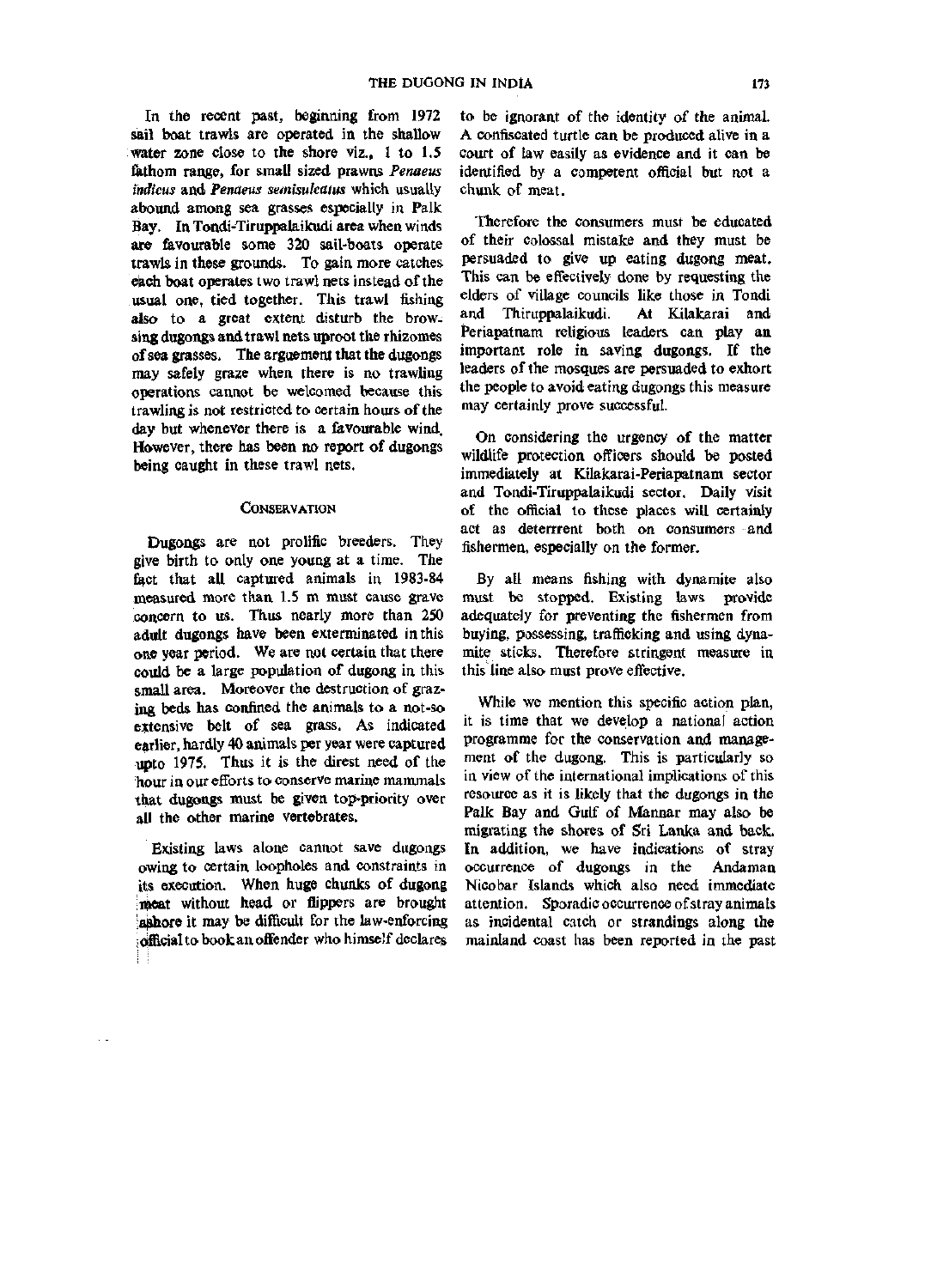even as northwest as Saurashtra. Hence we propose the following action programme for immediate follow up:

- 1. Aerial surveys may be conducted in Palk Bay and the Gulf of Mannar region for delineating the sea grass beds and carry out a census of the dugongs with repeat surveys from time to time. The census may be aimed at recording not only herds, but the number of cows with calves, feeding actively and noting whether they are swimming or idlying. A good amount of information on aerial survey and the type of useful information to be obtained had already been standardised over a long period in Australia mainly through the efforts of Heinsohn and his collaborators. We should take advantage of this experience to carry out such surveys.
- 2. The carcases of dugongs wherever they are found or when occurring as accidental catch in fishing operations should be available for detailed scientific study. Major gaps still exist in our knowledge about the dugong and such studies would help to bridge some of these. The type of studies that coxdd be undertaken and the standard procedures for examining carcases have already been well documented by Heinsohn at the 1979 Workshop on the Dugong held at Townsville, Australia. The standard procedures may be adopted so that eventually uniform data becomes available from the entire range of distribution of the dugong in the Indo-Pacific.
- 3. There is a need for tagging of the dugong so that its movements, growth and other parameters could be studied. This would also involve considerable

effort of search and capture and the cooperation of the fishermen could also be enlisted in such operations where live animals could be obtained if accidentally caught in fishing operations. Along with tagging, photo identification of dugongs should also be encouraged. We may here cite the work of Dr. Paul K. Anderson in Australian waters where he has shown that photo identification of individual animals is possible which also tell a lot about the movements and life habits of the animals.

- 4. Captive rearing helps in studying some aspects of the animals physiology and behaviour. In the present context we could also maximise focusing attention on the dugong for creating a greater awareness for the conservation of this animal to the people living in the coastal sector. Its educational value to the people especially children should not be lost sight of. This has to be closely linked with issue of suitable illustrated literature.
- 5. There is an urgent need to study the extent and ecology of the sea grass beds in the Gulf of Mannar and Palk Bay and Andaman Nicobar Islands. Since this is the major habitat of the dugong, the environmental factors which affect this should also be investigated. Factors such as siltation and industrial pollution are matters of serious concern in maintaining and upgrading this habitat. Efforts should be made to organise suitable environment monitoring programmes in such areas.
- 6. The historical importance of dugong and its cultural significance should not be lost sight of. All earlier records on dugongs should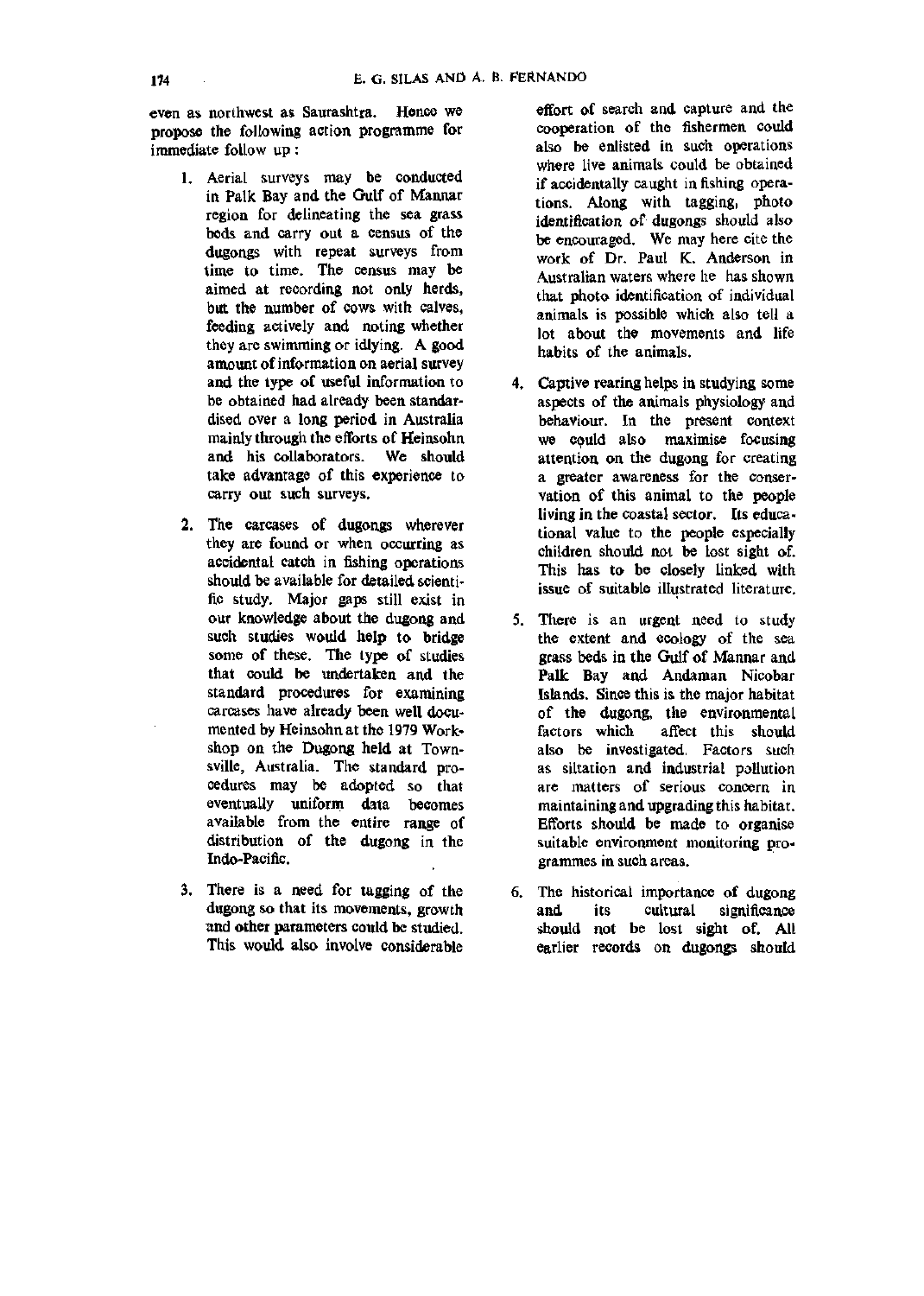be collected and collated and brought out which should also create a public awareness and interest in the subject.

- 7. The aspect of legislation should once again be looked at carefully to see to what extent loopholes could be plugged and the legislation could be constructive involving taking into confidence the coastal population.
- 8. The proposed National Marine Park in the Gulf of Mannar should become a reality as early as possible so that human interference in the grazing grounds of the dugong could be minimised or phased out. The Park would also afford protection to the animals and as such the delineation of the park to embrace all the 21 islands between Rameswaram and Tuticorin should be taken up. Other perturbations such as mechanised fishing and allied activities which disturb the animals should be phased out in the park area. A major threat is likely to come if the proposed Sethusamudram Project comes through.

This cut in the coral reef areas between and through the islands would certainly affect the dugong population and their local movements. It is known that dugongs are hit and mained or killed by boats or impaled by their propeller.

- 9. A proper data acquisition system of the biological and other aspects of the dugong should be developed and this could be closely linked to a computarised system. The Marine National park should develop such an input system.
- 10. An international effort is necessary to understand the papulation structure of the dugjng and this calls, for cooperation between India and Sri Lanka, Modalities will have to be developed for such a programme.
- 11. The Indian Ocean Alliance Meeting Recommendation made at Seychelles in 1981 may be followed up to carry out an Indian Ocean Survey of the dugong populations and their present status.

#### **REFERENCES**

ANNANDALE, N. 1905. Notes on the species, external characters and habitats of the dugong. *J. Proc. Asiat. Soc. Bengal* (NS), 1 :238-243.

HEINSOHN, G. E., A. V. SPAIN AND P. K, ANDERSON 1976. Populations of dugong (Mammalia : Sireiya) : Aerial survey over the inshore waters of Tropical Australia. *Bull. Conser.,* 9: 21-23.

1981. Aerial survey techniques for dugongs. In ; MARSH, H . (Ed.) *The Dugong.* Proc. Seminar/ Workshop held at James Cook Univ. 8-13 May, 1979, pp. 217-227.

JAMES, P. S. B. R. 1974. An osteological study of the Dugong *Dugong dugon* (Sirenia) from India. *Marine Biology,* 27 : 173-184.

JONES, S. 1959. On a pair of captive dugongs *Dugong dugon* (Erxleben). *J. Mar. Biol. Ass. India,*  i(2) : 198-202.

1967. The dugong or sea cow—its present status in the seas around India with observations on its behaviour in captivity. *Int. Zoo. Yearb.,* 7 : 215-219.

-1976. The present status of the dugong, *Dugong dugon* (Muller) in the Indo-Pacific and problems of its conservation. FAO Advisory Committee on Marine Resources Research, Scientific Consultation in Marine Mammals, Bergen, ACMRR/MM/SC/ 26, 46 pp.

1980. The dugong or the so-called mermaid, *Dugong dugon* (Muller) in the Indo-Sri Lanka waters —problems of research and conservation. *Spol. Zeylyn.,* 36:211-242 (Colombo Museum Centenary Volume)

1981. Distribution and status of the *Dugong dugon* (Muller) in the Indian waters. In *The Dugong,* Marsh, H (Ed.) Proc. Seminar Workshop held at James Cook University, 8-13 May, 1979 pp. 43-54.